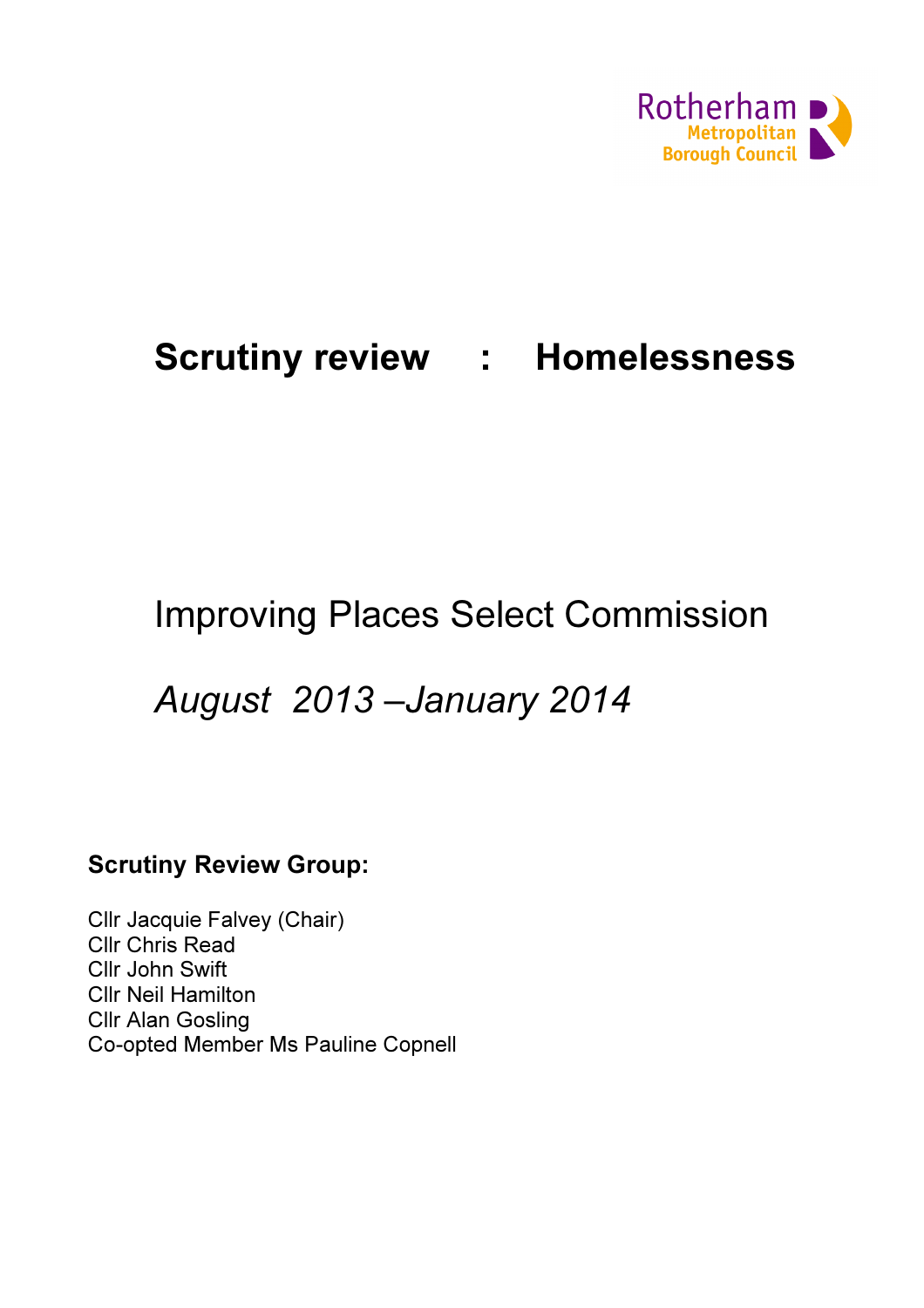## **CONTENTS**

|                                                | Page No. |
|------------------------------------------------|----------|
| <b>Executive Summary</b>                       | 3        |
| 1. Why Members wanted to undertake this review | 5        |
| 2. Method                                      | 6        |
| 3. Background                                  | 6        |
| 4. Findings                                    | 8        |
| 5. Conclusions                                 | 14       |
| <b>6. Recommendations</b>                      | 14       |
| 7. Thanks                                      | 15       |
| 8. Background papers                           | 16       |
| 9. Appendices                                  | 16       |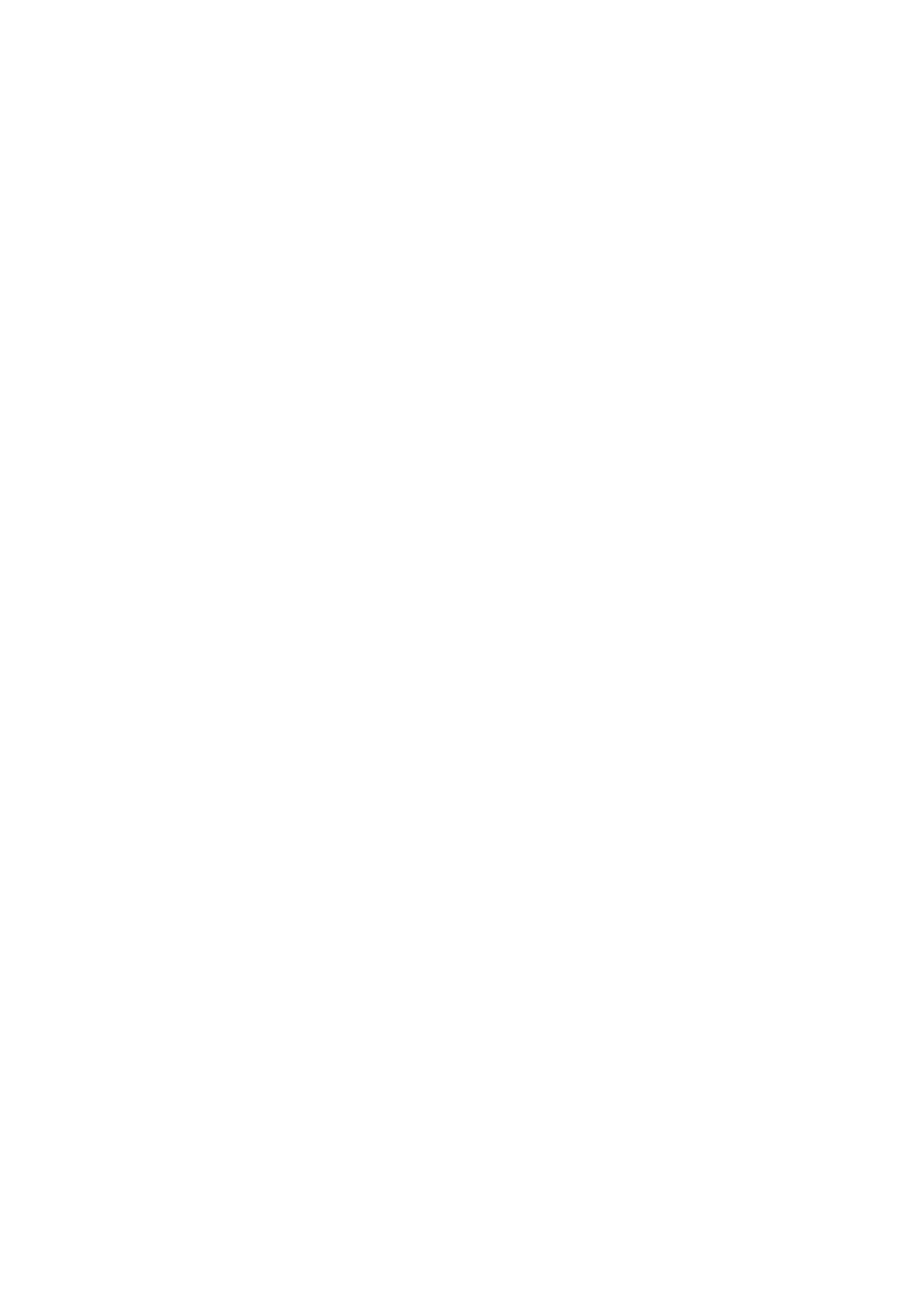#### Executive summary

The need for this review was identified as part of the service review and improvement process by Neigbourhoods and Adult Services and was referred to the Improving Places Select Commission to be progressed.

#### Members of the Review Group:

| Councillor Jacquie Falvey (Chair) | <b>Councillor John Swift</b>   |
|-----------------------------------|--------------------------------|
| <b>Councillor Neil Hamilton</b>   | <b>Councillor Alan Gosling</b> |
| <b>Councillor Chris Read</b>      | Ms Pauline Copnell (co-optee)  |

Members were concerned about the implementation of the new Welfare Reform policy. This Scrutiny Review has been carried out alongside the renewal of the Homelessness Strategy 2008 to 2013 with findings and recommendations being incorporated into the Homelessness Strategy 2014 to 2018. This strategy is still to be finalised and approved by Cabinet.

The review identified a wide variety of information, in different formats and locations to assist people who are homeless or who are potentially becoming homeless. There appeared to be a lack of understanding with clients and with Members regarding the 28 Day Rule.

Information was provided about the amount of rent arrears owing compared with previous year's figures. The figures are comparable and the conclusion reached is that it is too early to draw any conclusions about the impact of the introduction of the Welfare Reform measures around "Bedroom Tax".

The number of emergency bed spaces is low and there is no direct hostel provision in Rotherham. There is also a lack of support for women and young people with learning difficulties in finding accommodation and employment.

Feedback from tenants who have used the crash pads was positive. Suggestions were made on how to improve the experience.

Rough sleeping is not a major issue in Rotherham. There is a 24 hour telephone service available, however if the person is not in the priority need category, then no immediate help can be provided.

Plans to repopulate the town centre through redevelopment of properties or new build, has been halted due to the effects of the economic downturn in the country. Discussions identified the need for any initiative to tackle the issue of homelessness would be better received if ideas were included at the planning/development stage rather than added on at a later stage.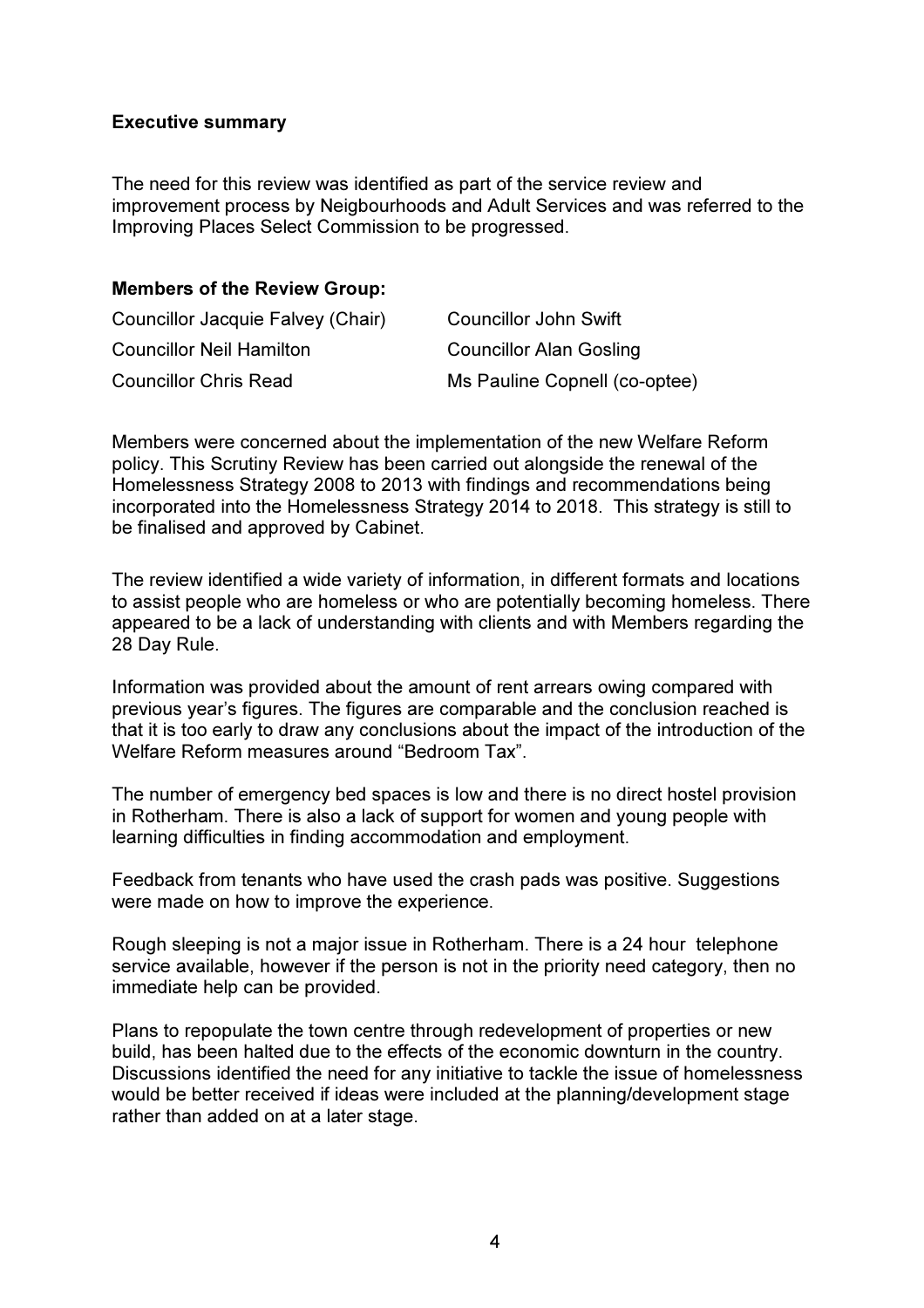Currently no comprehensive empty properties strategy is in place which would address the issue of bringing private sector properties back into use. The Private Sector Housing Officer has limited resources and work consists of providing advice to private property owners. Loans to bring empty properties back into use are available to private owners from the national agency, Empty Homes, as well as grants made available to social housing providers by the Home & Communities Agency.

There is a Landlords Forum in operation; however the members are not usually the ones with empty properties. Other forms of communications used to contact private sector landlords have included the publication of a newsletter and the creation of web pages on the Council's website.

A partnership between the Council and Action Housing, providing opportunities to support apprenticeship places, has resulted in the refurbishment of 4 empty properties for habitation by the apprentices. The option to extend this scheme to other housing associations could be explored.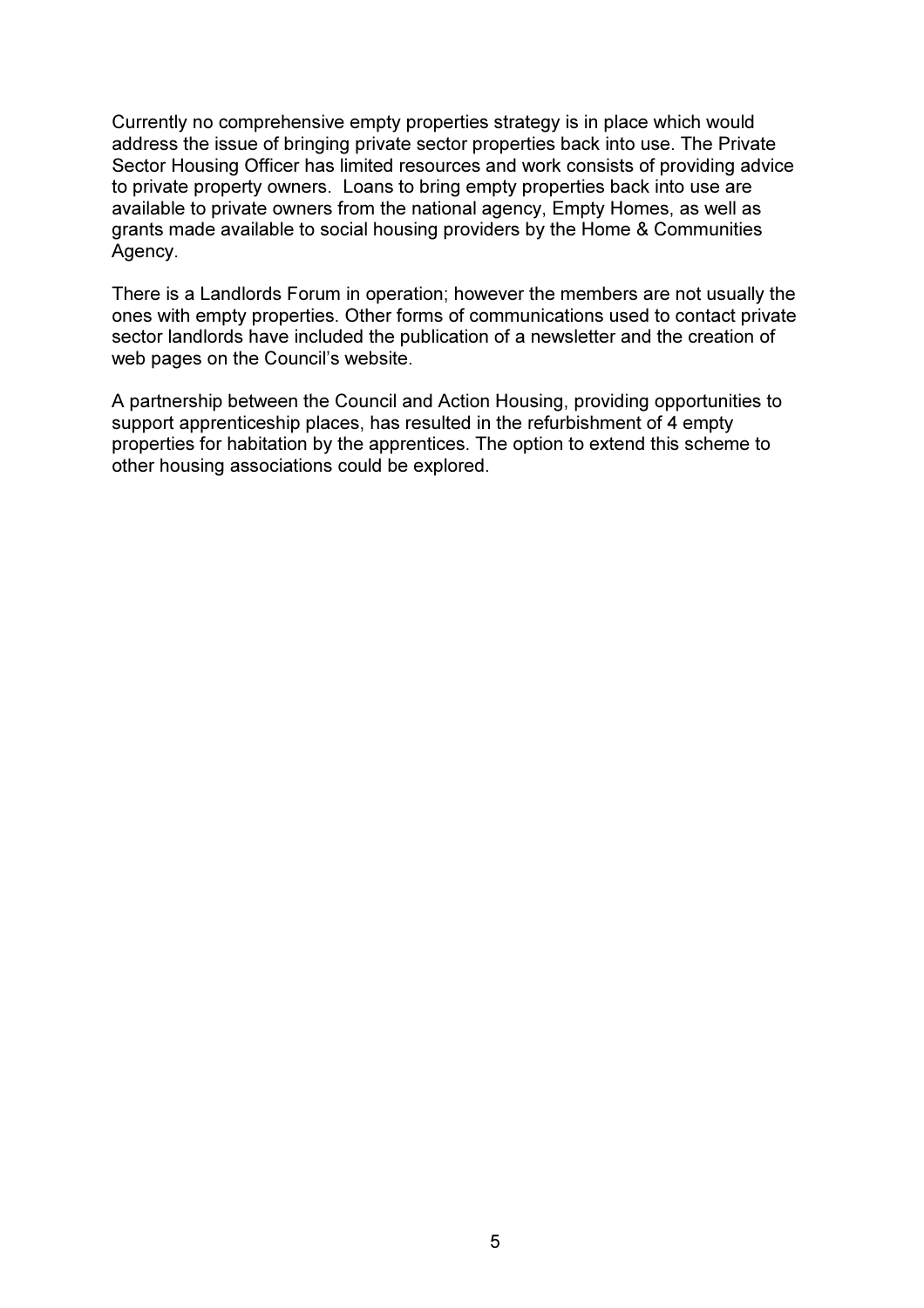#### 1. Why Members wanted to undertake this review

The need for this review was identified as part of the service review and improvement process by Neighbourhoods and Adult Services, and was therefore referred to the Improving Places Select Commission by the Cabinet Member for Safe and Attractive Neighbourhoods and an initial report was considered at the June 2013 meeting of the Select Commission.

In particular, members were concerned about the Implementation of the new Welfare Reform policy in particular Universal Credit and the "bedroom tax". This Scrutiny Review was undertaken along side the renewal of the Homelessness Strategy 2008 to 2013, and findings or recommendations were incorporated into the Homelessness Strategy 2014 to 2018.

The scope of the Scrutiny Review was to determine which are the most successful prevention strategies to help people remain in their own homes and what methods are available to obtain alternative accommodation.

The scope of the review included:

#### Improving information – Short term focus

- What information is there for customers who are faced with homelessness (leaflets, website, self-help other agencies)
- Where can customers get advice and information to prevent homelessness
- Do customers understand the information provided especially verbal when referring to being homeless earlier than the 28 day legislative rule on taking cases.

#### Sub Regional Collaboration – long term focus

- Bed spaces/direct hostels.
- Out of hours emergency phone

#### Temporary accommodation – short term focus

- Availability and quality of temporary accommodation/direct access hostels how does a customer in Rotherham access a bed space and what is their experience when they get there
- Crash pads, locations, standards and information available to the customer when they arrive.

As the review progressed, the following issues were included.

#### To identify plans to re-populate the town centre(s) via empty properties, flats over the shops etc.

The partnerships with private sector landlords to improve housing choices and the potential impact on the prevention of homelessness

An update on efforts to enforce and improve standards within the private rented sector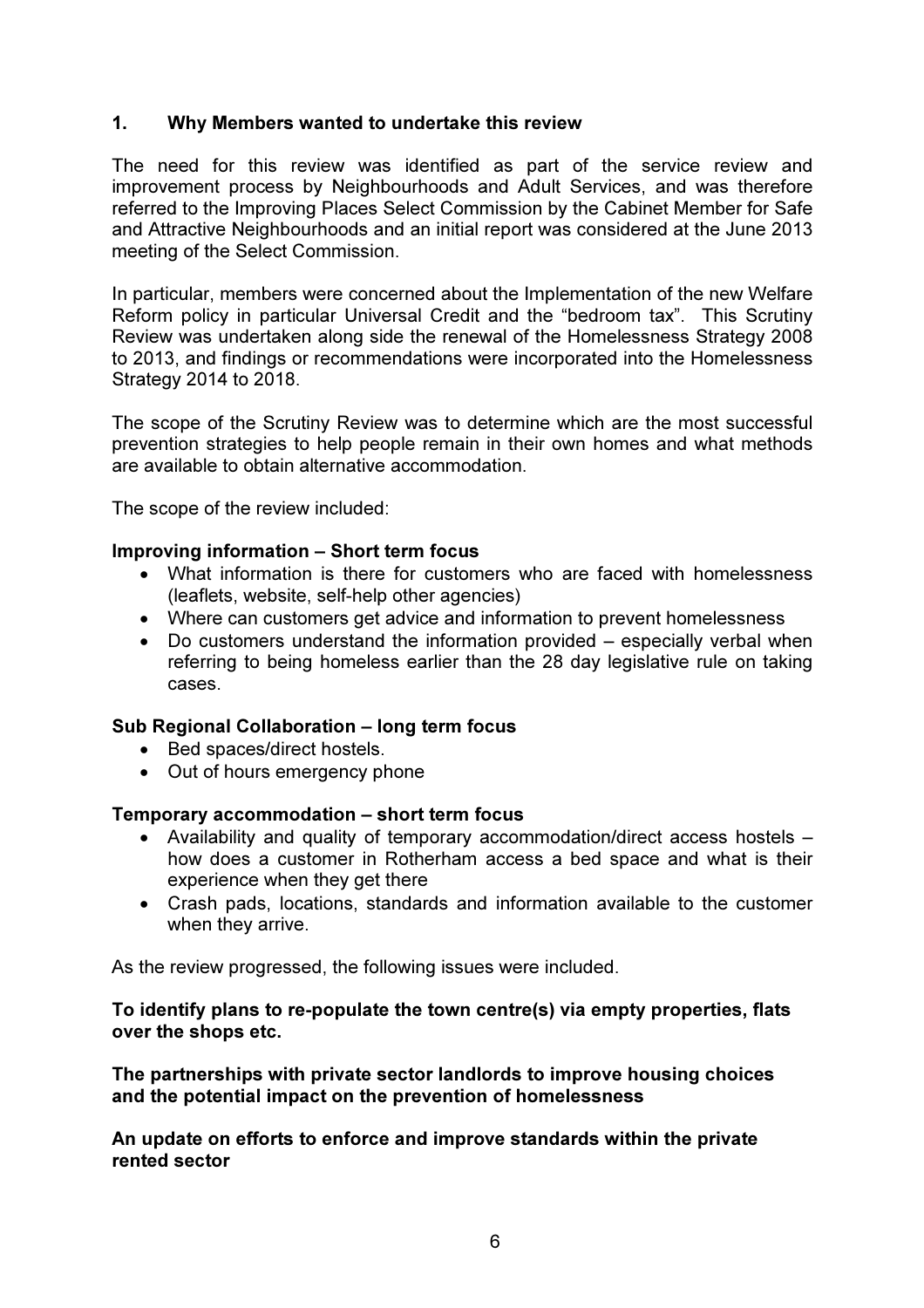## 2. Method

The methodology used to undertake this review included the members of the panel meeting with and receiving evidence from the following officers:

- Jill Jones, Homelessness Manager, Neighbourhoods and Adults Social Services (NAS)
- Paul Benson Private Sector Housing Officer, (NAS)
- Tom Bell Strategic Housing Investment Manager (NAS)
- Uzma Sattar Programme Co-ordinator (NAS)

Consultations were carried out on both the housing strategy and the homelessness strategy, by the Housing Options Managers with customers, members and stakeholders.

Statistical information was provided by Housing Option Team in relation to homelessness statistics and the Income Team in relation to the effect of welfare reforms.

Members of the panel went on a site visit to two locations in the borough to examine the various kinds of crash pads available for use by Key Choices. One of these included meeting with some tenants, who shared their experiences with review group members.

The Review Group received a report on the achievements of the Homelessness Strategy 2008 – 2013 and proposed actions to be included in the renewed strategy for 2014 – 2018. The review group made detailed input to this stage of developing the new strategy. This report is the final stage of the review to outline the findings, conclusions and recommendations.

### 3. Background

### Definition of homelessness

The term "homelessness" is often perceived as people who "sleep rough". However most of our statistics on homelessness relate to the statutorily homeless i.e. those households which meet specific criteria of priority need set out in legislation and to whom a homelessness duty has been accepted by the local authority.

Such households are rarely homeless in the literal sense of being without a roof over their heads, but are more likely to be threatened with the loss of, or are unable to continue living in their current accommodation.

### Statutory Homelessness

Each local housing authority is required to consider housing needs within its area, including the needs of the homeless households, to whom local authorities have a statutory duty to provide assistance.

The Housing Act 1977, Housing Act 1996 and the Homelessness Act 2002 place statutory duties on local housing authorities to ensure that advice and assistance to households who are homeless or threatened with homelessness are available free of charge.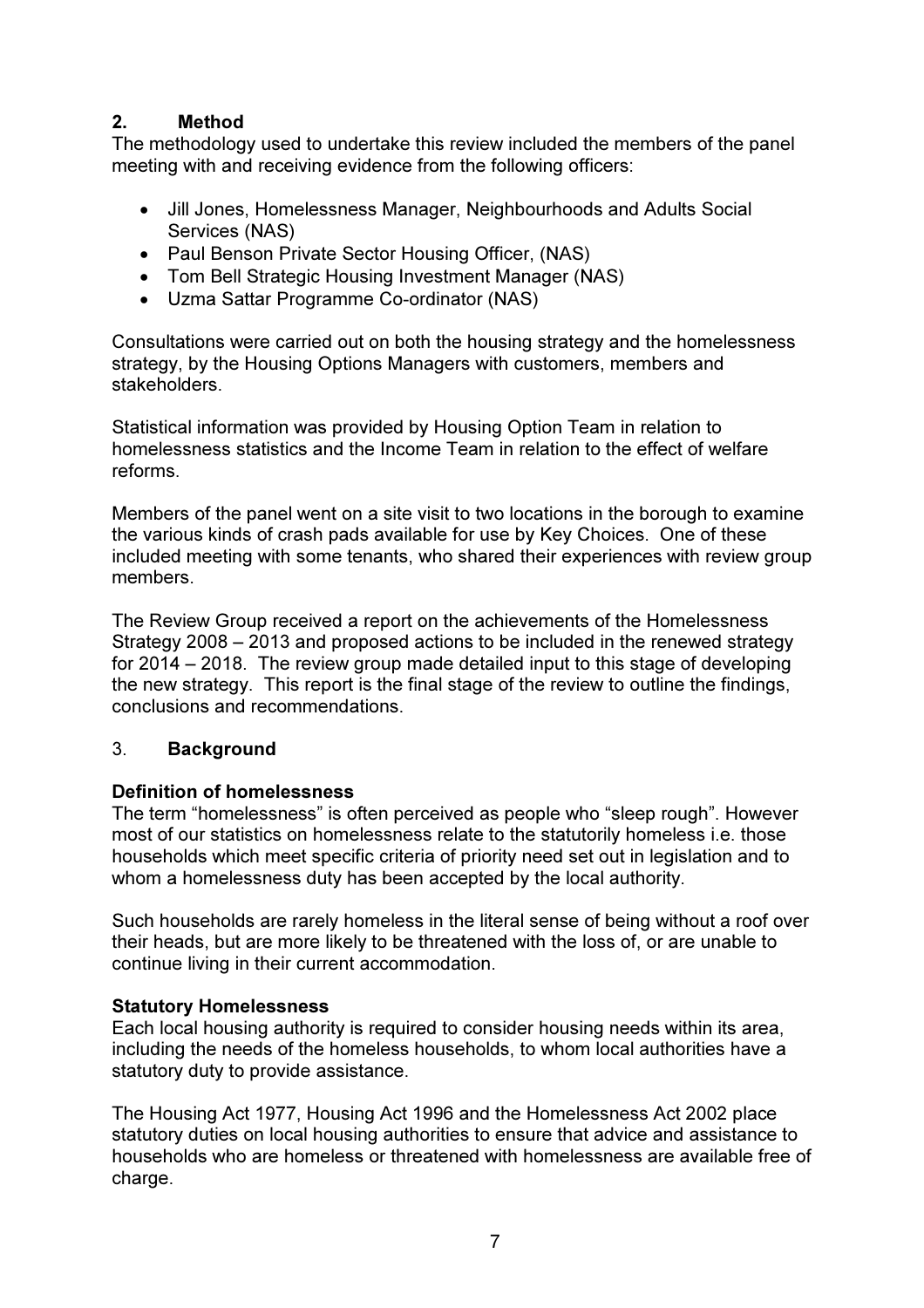A "main homelessness duty" is owed where the authority is satisfied that the applicant is eligible for assistance, unintentionally homeless and falls within a specified priority need group.

The "priority need groups" include households with dependent children or a pregnant woman and people who are vulnerable in some way e.g. because of mental illness or physical disability.

In 2002 an Order made under the 1996 Act extended the priority need categories to include applicants

- aged 16 or 17
- aged 18 to 20 who were previously in care
- vulnerable as a result of time spent in care, in custody or in HM Armed Forces
- vulnerable as a result of having to flee their home because of violence or the threat of violence.

Where a main duty is owed, the authority must ensure that suitable accommodation is available for the applicant and his or her household. The duty continues until a settled housing solution becomes available for them, or some other circumstance brings the duty to an end. Where households are found to be intentionally homeless, or not in priority need, the authority must make an assessment of their housing needs and provide advice and assistance to help them find accommodation for themselves.

Under the Homelessness Act 2002, the local authority must have in place a strategy for preventing homelessness. The strategy applies to those people who are at risk of becoming homeless in addition to the people in the priority categories listed above. Rotherham offers housing options and advice along with helping to relieve homelessness in cases where someone has been found to be homeless but is not owed a duty to secure accommodation under the homelessness legislation.

Homelessness prevention means providing people with the ways and means to address their housing and other needs to avoid homelessness.

Homelessness relief is where an authority has been unable to prevent homelessness but helps someone to secure accommodation, even though the authority is under no statutory obligation to do so.

Work on homelessness prevention forms part of the Council's Housing Strategy and links closely with the Supporting People Strategy.

#### Source:- Draft Rotherham's Homelessness Strategy 2014-2018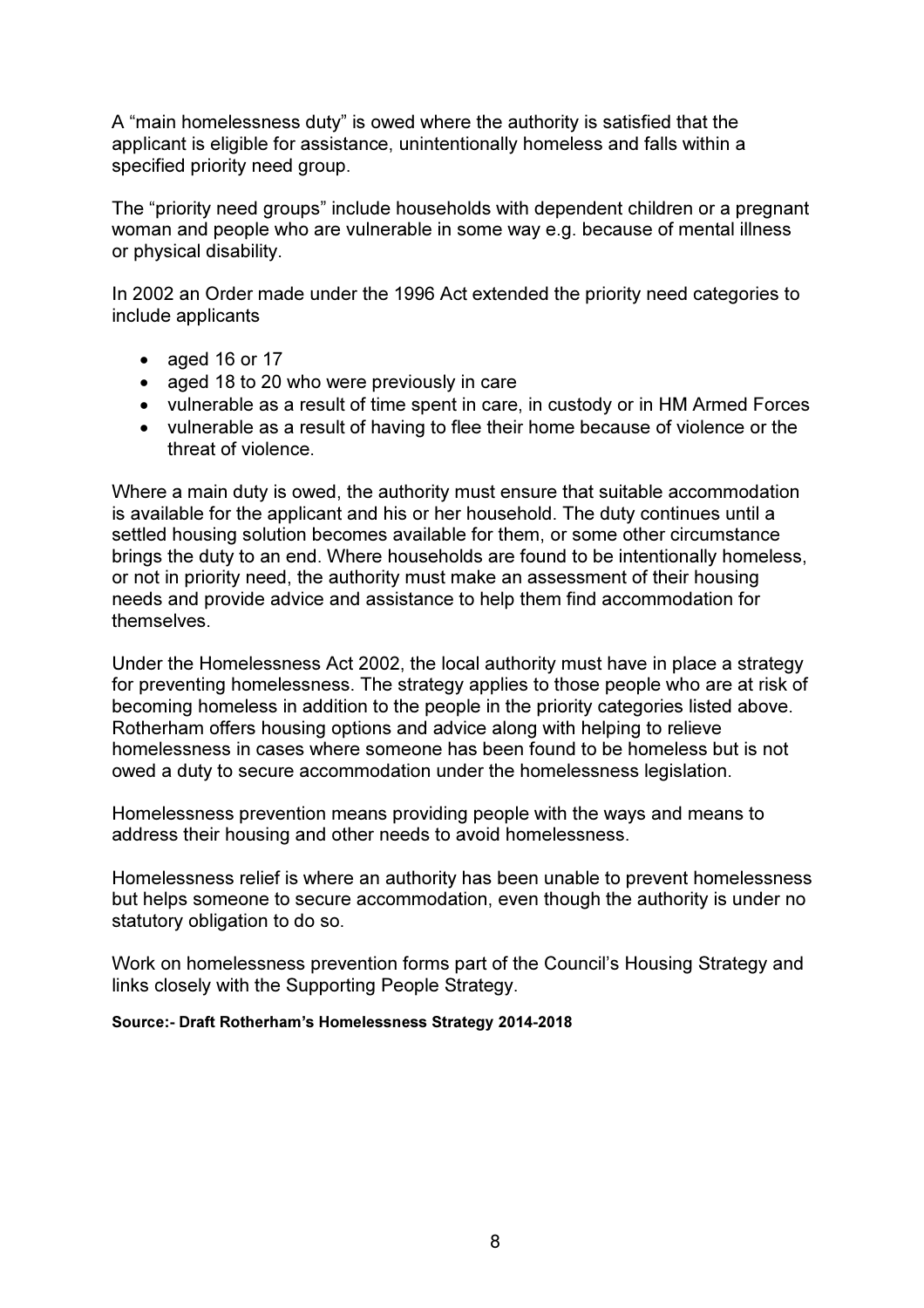## 4. Findings

The findings are presented under the main objectives identified for this review.

#### Improving information – Short term focus

- What information is there for customers who are faced with homelessness (leaflets, website, self-help other agencies)
- Where can customers get advice and information to prevent homelessness

Members of the review group received information and evidence about how members of the public access information regarding homelessness and finding appropriate accommodation. This includes assistance via;

**Website Leaflets** Self help organisations Face to face/ phone enquiries at the Property Shop

#### **Website**

Housing Solutions Team provide assistance with prevention of homelessness. They do this via access to private rented sector accommodation, assistance with loans for rent in advance, assistance with applications to Robond, referrals to money advice, referrals to medical priority, referrals to mediation, mortgage rescue scheme, Sanctuary Housing, assistance with Council Allocation Policy, assistance with loans to prevent eviction and repossession

#### Employment Solutions

This includes:

- Government Mortgage Rescue Scheme
- Home Owner Mortgage Support
- Liaising with landlords
- Employment Access to training and Education
- Careers options
- Job search
- Volunteering opportunities

#### **Leaflets**

A wide selection of leaflets are available in the Property Shop and at libraries across the borough. Appendix 1 – Information leaflets

• Do customers understand the information provided – especially verbal when referring to being homeless earlier than the 28 day legislative rule on taking cases.

Members of the review group received an explanation of the definition of 28 day rule and recognised that early intervention is key to providing a solution.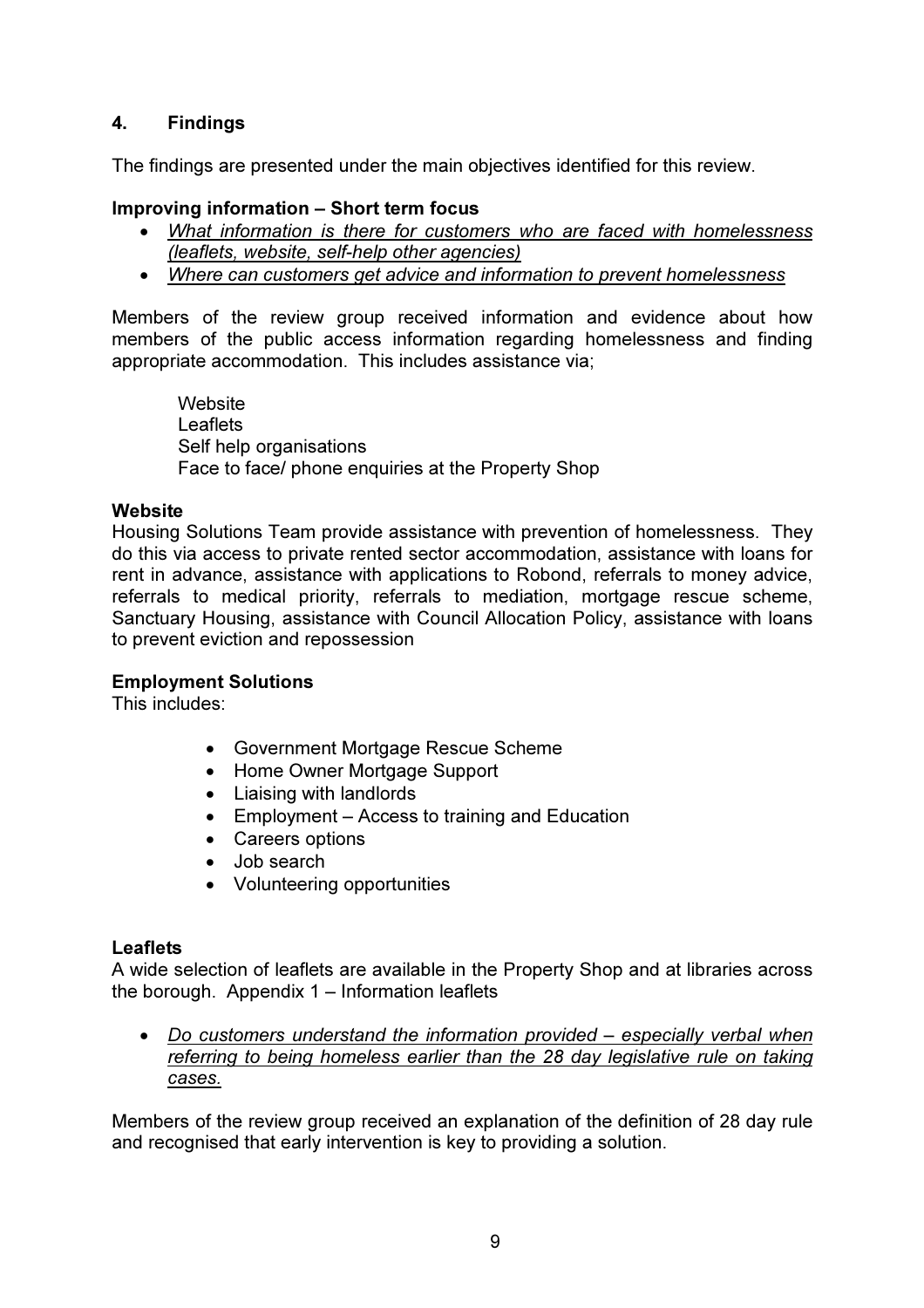They also noted that promoting an understanding of this to potentially homeless clients was important as anecdotal evidence suggested that people felt they could not seek support until this rule applied.

#### 28 Day Rule.

Under s.184 of the 1996 Act, if a housing authority has reason to believe that a person applying to the authority for accommodation or assistance in obtaining accommodation may be homeless or threatened with homelessness, the authority must make such inquiries as are necessary to satisfy itself whether the applicant is eligible of assistance and if so, whether any duty, and it so what duty, is owed to that person under part 7 of the 1996 Act.

A homelessness case is taken if someone is homeless or threatened with homelessness with 28 days. Where possible, during this period, investigations are carried out to identify if the homelessness can be avoided, by, for example, negotiations with family or friends, or discussions with a landlord, to resolve, if possible why a person has to leave their accommodation.

If homelessness cannot be avoided, then the housing options team attempt to find suitable and affordable accommodation for the household.

Where someone is already homeless and our investigations find that someone has nowhere to stay that night, temporary accommodation will be found where a priority need exists for investigations to be continued

Where there is no priority need, advice is provided on all housing options available to the particular circumstances of that person, including assistance on hostel accommodation, shared accommodation and private rented accommodation.

| ovuice invide income realit<br><b>Homelessness Scrutiny Review 2014</b> |               |               |  |  |  |
|-------------------------------------------------------------------------|---------------|---------------|--|--|--|
| Figures to be included in the final report to Cabinet 21 May 2014       |               |               |  |  |  |
|                                                                         | 2012/13       | 2013/14       |  |  |  |
| Total amount of rent arrears at year end.                               | £1,340,810.00 | £1,903,866.00 |  |  |  |
|                                                                         |               |               |  |  |  |
| <b>Bedroom Tax rent arrears</b>                                         | N/A           | £305,568.51   |  |  |  |
|                                                                         |               |               |  |  |  |
| Total number of tenants in arrears                                      | N/A           | 1872          |  |  |  |
| Total number of tenants in credit                                       | N/A           | 950           |  |  |  |
| Total number of tenants with a nil balance                              | N/A           | 385           |  |  |  |
|                                                                         |               |               |  |  |  |
| Total number of tenants with Bedroom Tax to pay                         | N/A           | 2098          |  |  |  |
| of which are in arrears                                                 | N/A           | 1240          |  |  |  |
|                                                                         |               |               |  |  |  |
| Total number of tenants with BT and rent to pay                         | N/A           | 1089          |  |  |  |
| of which are in arrears                                                 | N/A           | 625           |  |  |  |

#### Rent Arrears and Bedroom Tax Statistics and Information: Source RMBC Income Team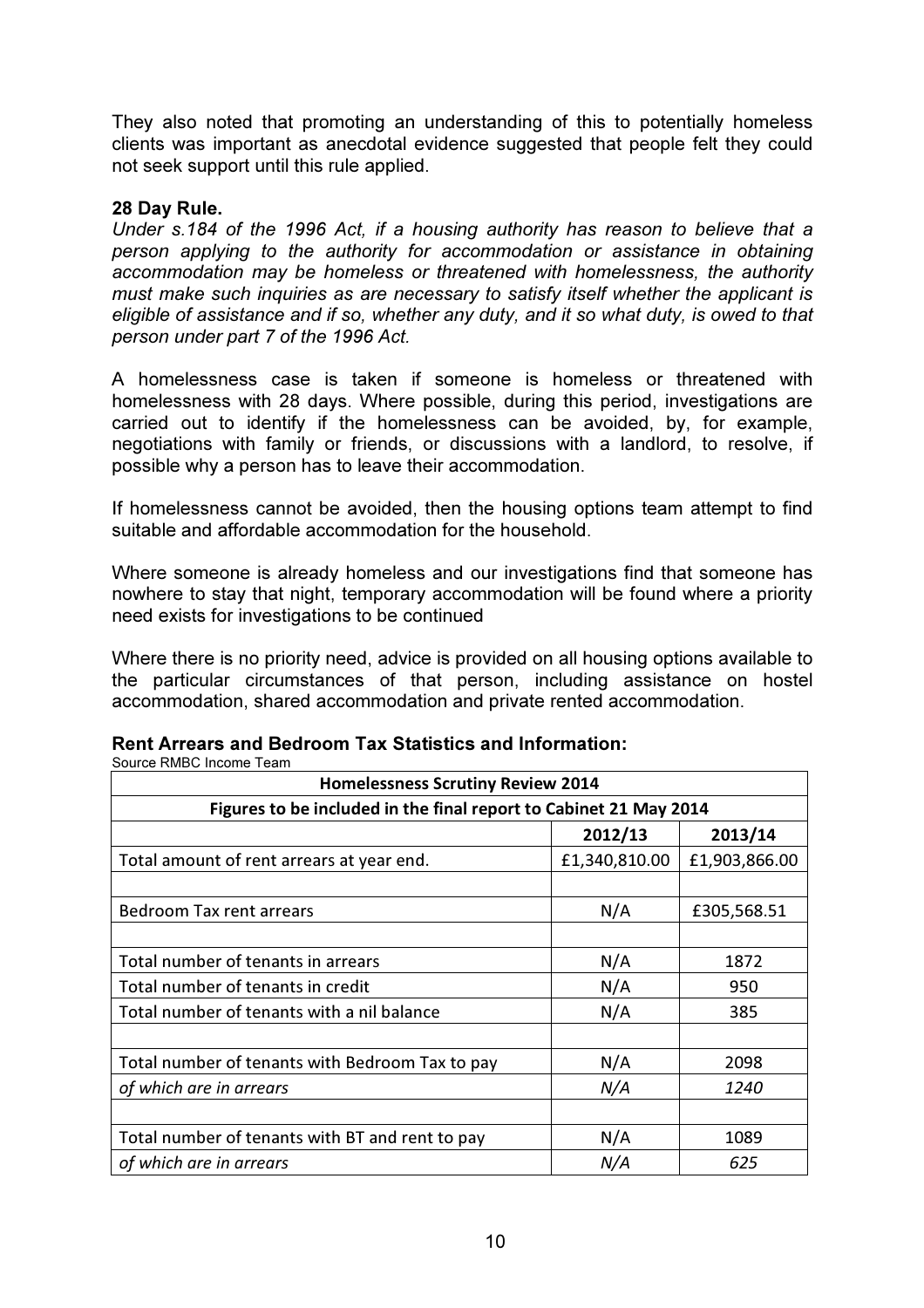The information noted above will act as a comparator figure and will be updated in April 2015 to provide useable data.

The following table shows the number of monthly face to face enquiries conducted by the Property Shop.

| <b>Action</b>                                                                                                                                              | <b>Nov-13</b> | Dec-13 | <b>Jan-14</b> |
|------------------------------------------------------------------------------------------------------------------------------------------------------------|---------------|--------|---------------|
| Home visits to people threatened with<br>homelessness (these visits are to people who may have<br>been served with notice or are under threat of eviction) | 48            | 48     | 48            |
| Total number of customers interviewed in the property<br>Shop                                                                                              | 681           | 518    | 787           |
| Number of those enquiries related to some aspect of<br><b>homelessness</b>                                                                                 | 135           | 67     | 158           |
| Figures shown as a percentage of the total                                                                                                                 | 20.00%        | 13.00% | 20.00%        |

Members noted therefore, that there is insufficient evidence at this stage to confirm an impact on homelessness statistics as a result of the welfare reform agenda. The concern was still significant enough to warrant the continued monitoring of these statistics and the identification of any emerging patterns.

Members also noted that there is a need to continue to raise awareness of homelessness as an issue for members of the public and for other elected members who may come across this increasingly in their wards.

## Sub Regional Collaboration – longer term focus.

### • Bed spaces/direct hostels

Members were made aware of the low number of bed spaces available in direct hostels. Rush House provides 3 emergency bed spaces for referrals by the homelessness team along with 9 bedsits. There are also 29 bed spaces in shared houses and 9 flats for single occupation which provides support for single people. There is no direct access accommodation dedicated to Rotherham. Members considered the potential for working in collaboration with sub regional partners with regard to available bed spaces. The review group attempted to facilitate discussions with colleagues in Sheffield as part of its remit but this proved unsuccessful therefore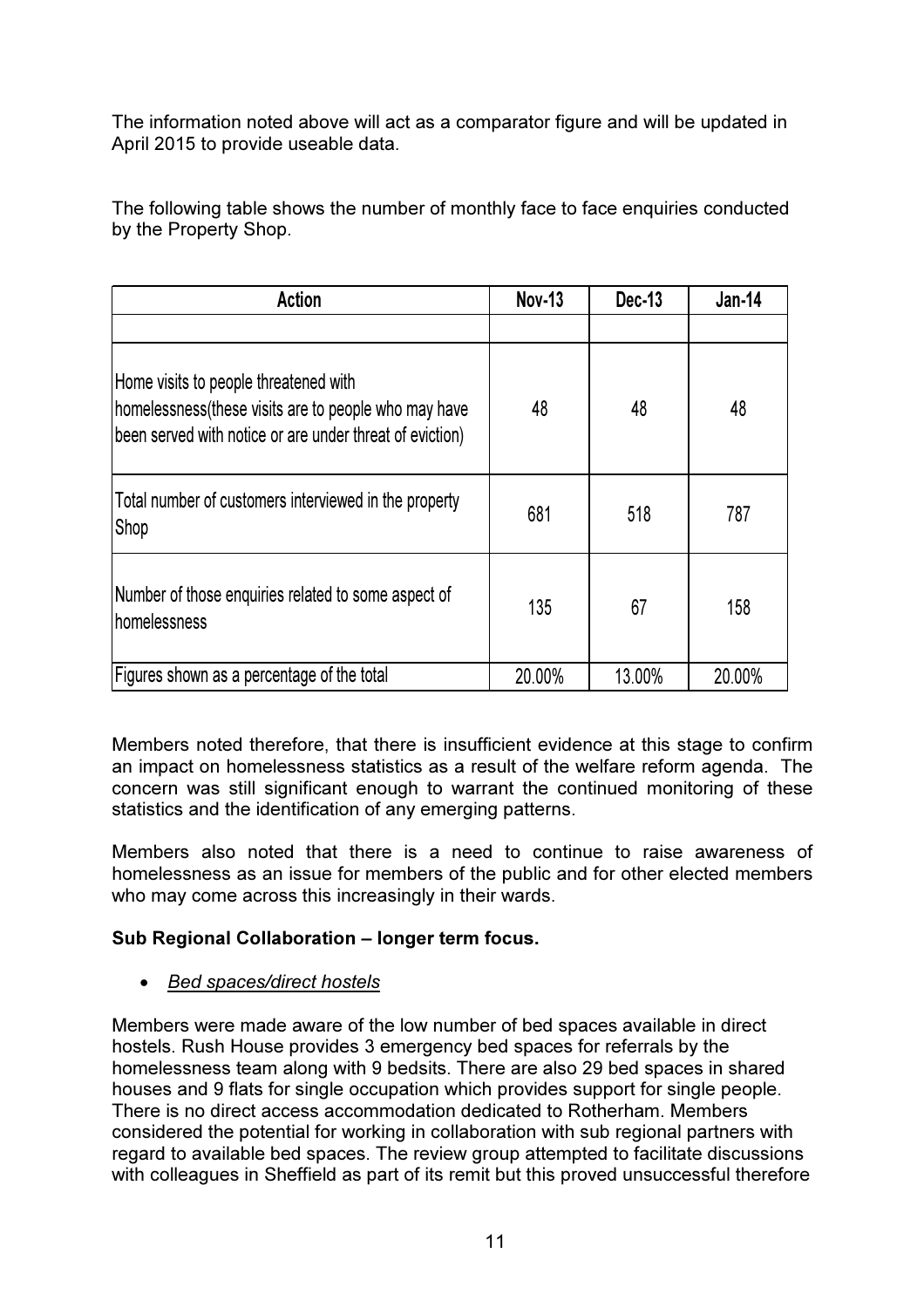they concluded that more sub regional work needs to be continued after this review to attempt to resolve some of these issues.

## • Out of Hours Emergency Phone

This telephone service is available 24 hours a day. An initial assessment of the caller's situation is undertaken, however, if they are not deemed to be a priority need, then no immediate accommodation can be given. Advice and signposting information can be offered as to where to find help. Members of the review group discussed this service and their experiences of using the service. It was felt that there was some evidence that it was not working as well as it should be, but that this had not been tested thoroughly as part of the review, and noted that rough sleeping was not a big issue in Rotherham. Therefore the review group concluded that this should be reviewed further, with potential options for a sub regional joint service fully explored as part of this.

### Temporary accommodation – short term focus

• Availability of temporary accommodation/direct access hostels in Rotherham.

See section on beds spaces and hostels.

• Crash pads, locations, standards and information available.

Members heard about Rotherham's crash pads –There are 25 crash pads available throughout the borough at various locations.

Members visited two of these as part of the review and overall were impressed with the facilities and received very positive feedback about how they have helped families or individuals in crisis. They did, however, note some issues which could be resolved to further enhance this provision including; provision for young children and babies, being escorted to the property, lack of key facilities such as washing machine, assistance with travel costs when being re-located some distance from home community (including schools).

Under this heading, discussions took place about the lack of provision and assistance for young people aged 16 – 25 who may have learning difficulties or mental health problems, who need additional support with finding a home and employment. It was noted that the Scrutiny Review on DWP Benefits Sanctions had identified this as an issue also and had received positive evidence of how a placement in Rush House had helped such a young person putting their life back together and recover from sanctions that had been imposed.

Members also noted a gap in provision of female only accommodation.

• To identify plans to re-populate the town centre(s) via empty properties, flats over the shops etc.

Members received evidence regarding plans to regenerate and populate the town centre. Their concern regarding this was around what plans there are or could be to convert empty properties to accommodate people facing homelessness. The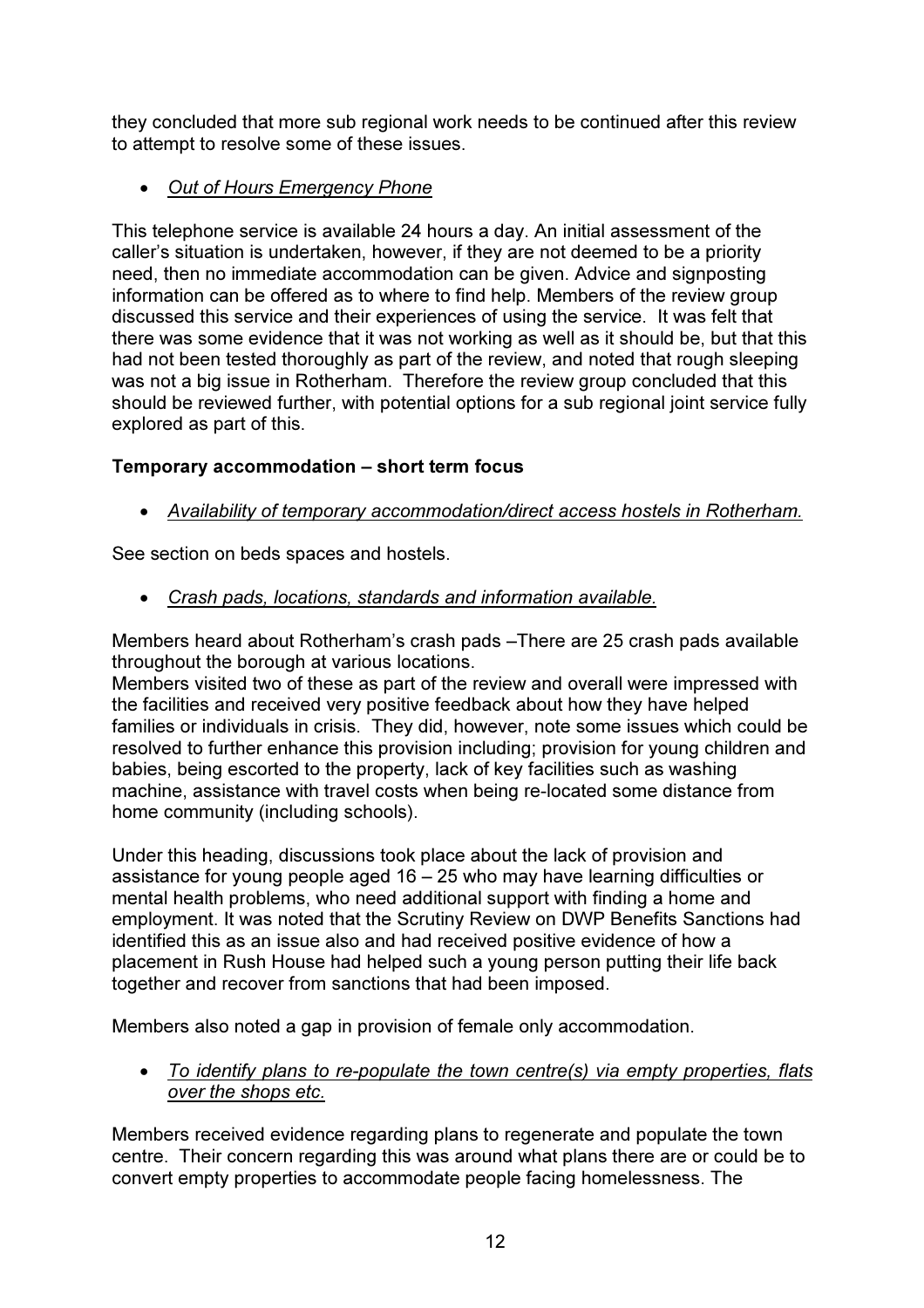economic climate has resulted in a slowing/halting of development taking place in the Town Centre. Its full redevelopment has therefore not been completed. Market forces have therefore resulted in developers such as Iliad, renting accommodation instead of selling. The main problem with redevelopment is the lack of gap funding which was used to enable the development of schemes that would be too risky otherwise. The review group were also informed that renovation of vacant properties is very often more costly than new build. The group therefore concluded that any initiatives to tackle homelessness as part of the town centre strategy would need to be built in at an early stage and would need to be developed with partners. They discussed the merits of working with housing associations and other partners such as Groundwork Creswell, to develop a larger version of the HOPE project (referred to elsewhere in this report).

#### • The partnerships with private sector landlords to improve housing choices and the potential impact on the prevention of homelessness

#### Background.

Members received information from the Private Sector Housing Officer who outlined that within the Council it is his role, without a budget and limited resources, to bring back into use empty properties within the borough. The service mostly consists of providing advice to private property owners.

There is no up to date Empty Property Strategy to deal with managing empty properties, but actions relating to the area of work are included in the Housing Strategy under Commitment 2.

There is evidence that in the current market, owners of empty properties are choosing to keep them empty. Evidence from Council Tax records show that there has been a reduction of 112 properties (28%) from  $1<sup>st</sup>$  April 2013 to  $1<sup>st</sup>$  April 2014. It is believed that the majority of these figures are as a direct result of the increase in Council Tax charges of 150% for properties empty for over 2 years.

There are a higher number of empty properties in the more deprived areas in the borough e.g. Maltby and Dinnington.

#### Initiatives available to help reduce homelessness

• An update on efforts to enforce and improve standards within the private rented sector.

Homes & Communities Agency grants are available to assist with refurbishing empty properties, but funding is not available to private sector landlords only to social housing providers, with which to create affordable housing improved to the Governments decency standard. Action Housing have been successful with a bid for £180K over a 3 year period (2013-2015) to bring 18 long term empty properties back into use. Private loans, to refurbish long-term (over 6 months) empty properties are offered to private owners by the national agency, Empty Homes. However, due to the high interest charges and detailed criteria, those owners who have been told of the scheme, have not forwarded an application.

The Council has statutory powers under the Housing Act 2004 to either;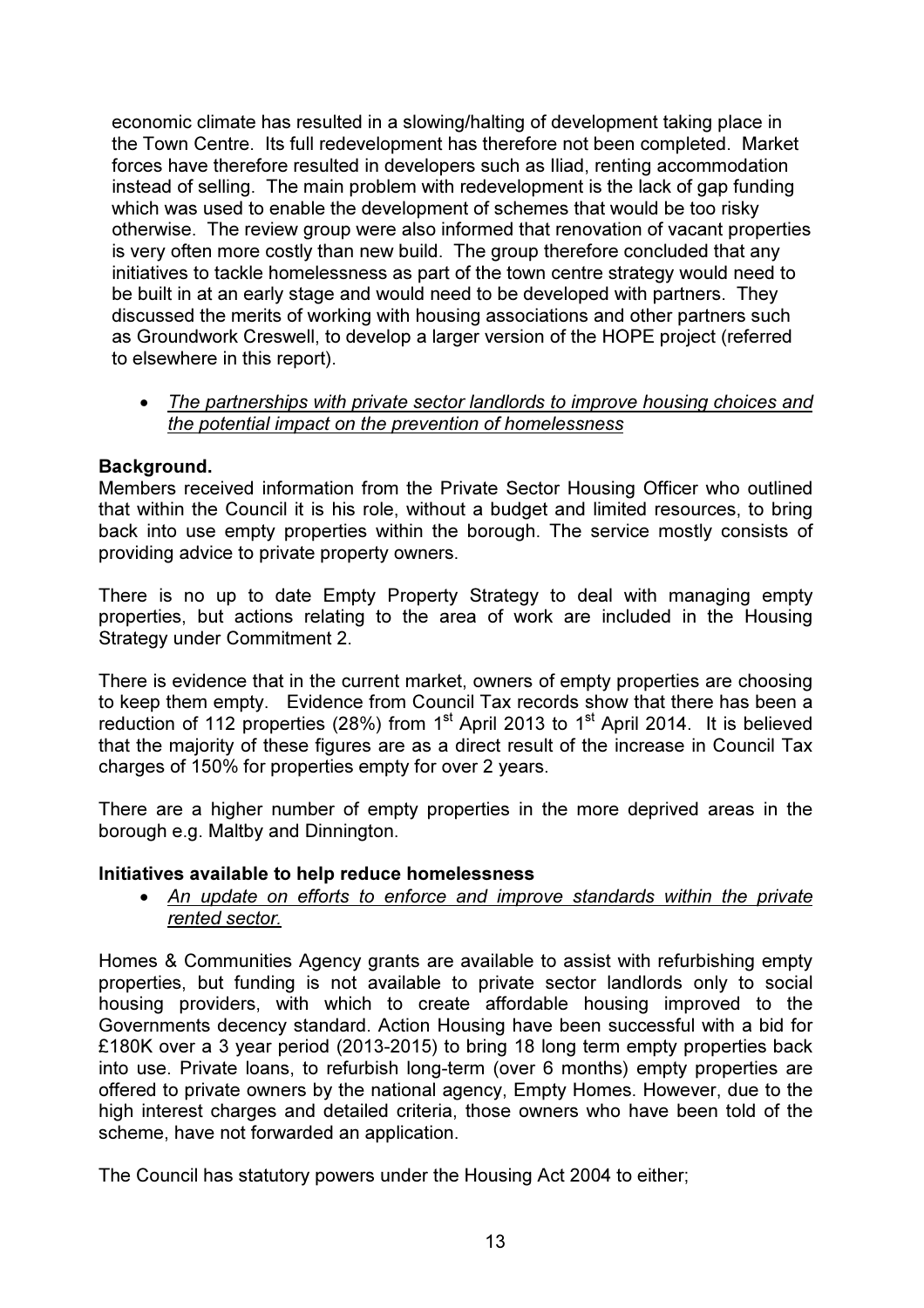- enforce the sale of an empty property; or
- enable the property to be managed by a social housing provider or private letting agent.

This action can only be taken if there is a charge over the property of £500 or more

The sale of a property can also be forced if the empty property owner has Council Tax arrears.

Rent in Advance (RIA) schemes are available via Key Choices and this scheme enables homelessness clients access alternative private rented accommodation through the provision of the first month's rent and/or bond payment at as an affordable loan. It is anticipated that there will be an increase in homelessness and therefore the demand for such a scheme will also increase when the effects of the welfare reform become apparent.

There is currently a partnership between the Council and Action Housing, the HOPE Project. Action Housing identifies, with the assistance of the Private Sector Housing Officer, long-term and often problematic empty properties which are suitable for large scale refurbishment. Action Housing's apprenticeship programme offers vulnerable clients the opportunity to access skills and education, whilst improving the properties, with the opportunity of residing in the properties when they are complete. This scheme has resulted in 4 empty properties being brought back into use in Maltby. This initiative could be replicated with other private sector owners who would be willing to sell or lease their property to Action Housing. The potential for the Council to lease properties was discussed – this would require a scheme, potentially for Key Choices to administer, and a scheme of this nature would require Cabinet approval. Currently the Council utilises opportunities available through Action Housing for these arrangements

#### Landlord Forum.

The members of this forum are usually not the ones with long tem empty properties. Advice is provided to landlords by the Community Protection Unit on assisting landlord with business plans and phasing refurbishment work to bring properties back into use.

Other forms of communications with private sector landlords were discussed to improve the links with the homelessness team. The publication of a newsletter to over 800 private sector landlords, who house tenants who are benefits claimants, has been used in the past, but lack of resources prevents this from continuing. Potential sponsorship for the newsletter has also been discussed with the Communications Team of the Council who have suggested that sponsorship of the newsletter is viable with the support of the Legal Team and to ensure that those contributing towards the publications are bona fide.

Members considered whether the website was being used enough to improve communications. This would need improving but could be a more cost effective method.

In areas with large numbers of empty properties the opportunity for removing the properties or bringing them back into use is tackled as part of an area based regeneration programme e.g. Canklow. Other than that there is not much to be gained from having a dedicated empty property team and members accepted that lack of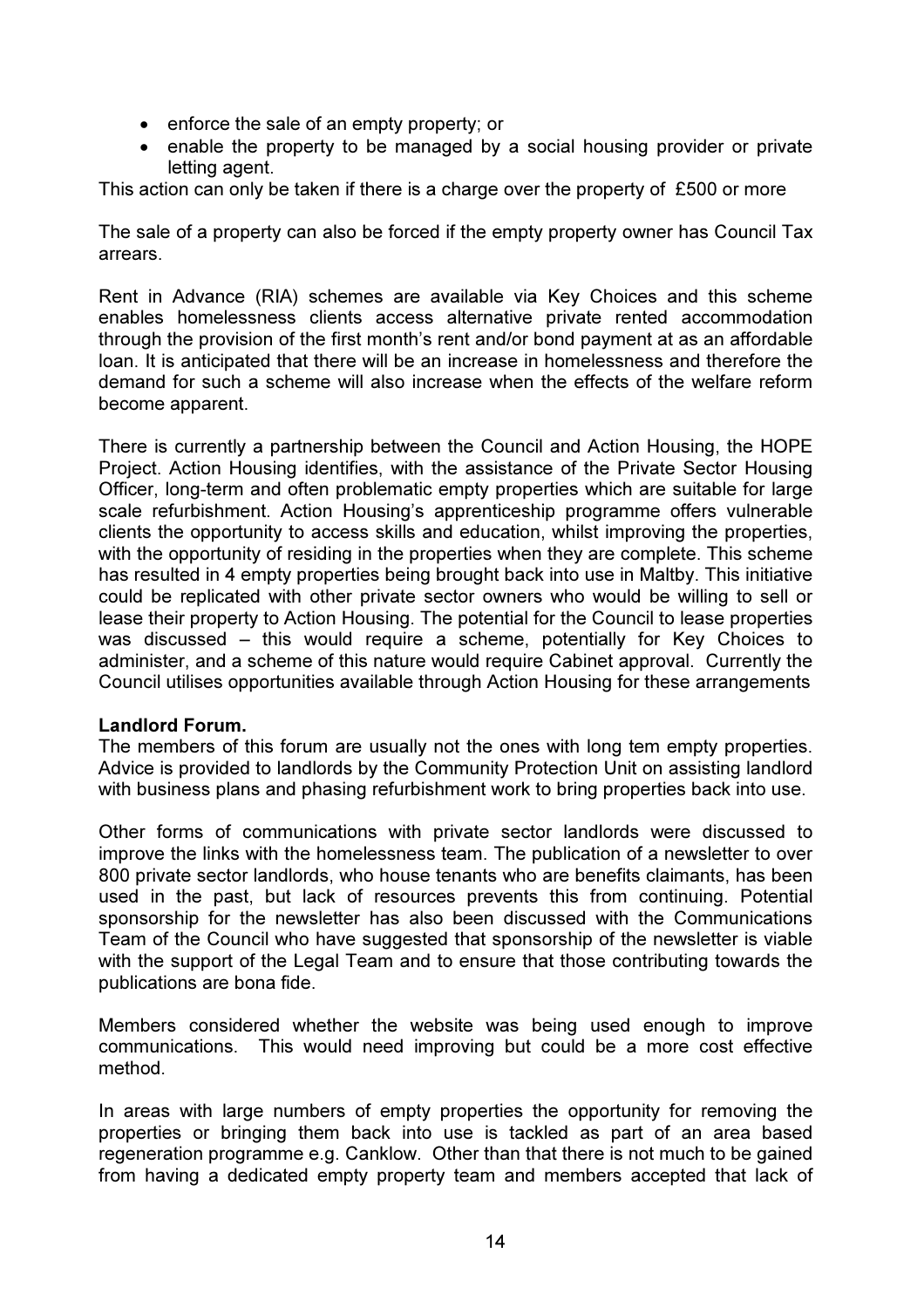resources made this highly unlikely anyway. They did feel, however that existing resources and teams across the Council could be used in a more co-ordinated and targeted approach to tackle empty properties as an issue across the borough. They also noted with concern that lack of availability of tenancy support for those with private sector tenancies. This role is fulfilled by the Housing Champions for local authority tenants.

### 5 Conclusions

The conclusions drawn from this review include;

- The Council through various initiatives is working to prevent people becoming homeless. Information, advice and guidance is available through a variety of sources and formats. Continued efforts to raise awareness are required.
- There is no hostel style emergency accommodation available in particular for young people with learning difficulties who may need additional support in other areas of their life. Also there is no 'female only' accommodation.
- Emergency accommodation is available throughout the borough and positive feedback and suggestions for improvements from families who have had need to use it would be beneficial.
- The current slump in the economy has slowed the development of and take up of empty private sector accommodation in the town centre.
- The lack of finances and resources available to the Council to tackle homelessness has led to a different approach towards tackling the issue, that is, mainly working with private sector landlords and social housing providers. There is a need to focus on what incentives are available to the private sector and how to enable them to work in partnership with the Council.
- The Welfare Reform agenda has the potential in the near future to have a significant impact on homelessness and services working towards preventing homelessness. Therefore, the potential impact needs to be monitored and services must be able to cope with a potential upturn in numbers.

### 6 Recommendations.

- 1. That the Homelessness Section should undertake work to raise public awareness of the '28 day rule'. Specific awareness raising/training should be undertaken with elected members to increase understanding of the implications of these changes.
- 2. Information and trends regarding rent arrears in relation to Welfare Reform "bedroom tax" should be monitored and reported to members at the Improving Places Select Commission meeting on a half yearly basis by the Homelessness Manager.
- 3. The Private Sector Housing Officer to explore the option of issuing a newsletter to private sector landlords to promote the benefits of the private rented sector and how they can contribute to reducing homelessness.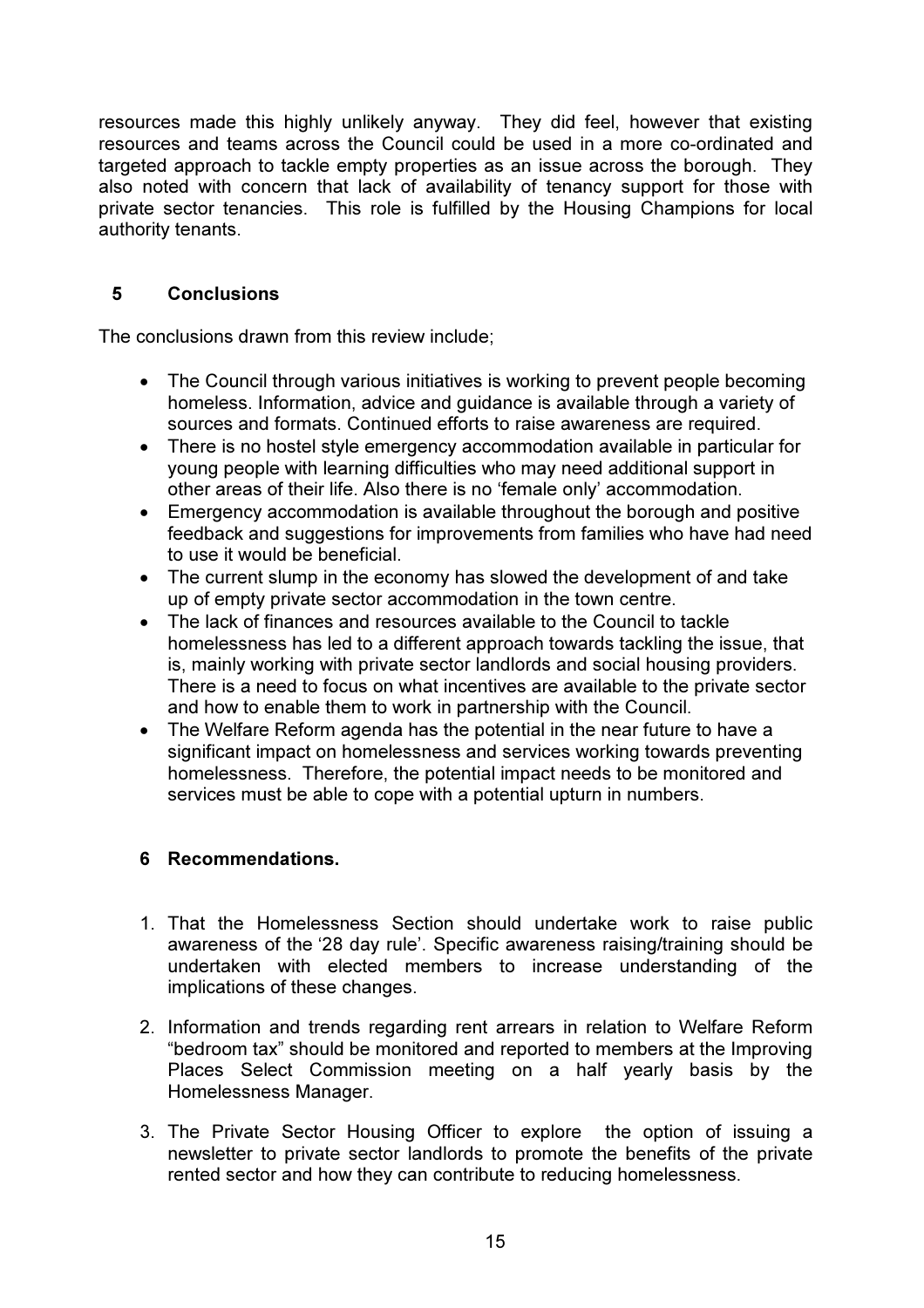- 4. Improve communications between the Homelessness Team and private sector landlords via the Private Sector Housing Officer, holding regular meetings and being proactive in reducing the number of empty properties.
- 5. The Homelessness Section continue to explore potential partnership options to address the lack of bedspace provision, particularly for women and young people who need additional support.
- 6. Explore the above and other potential opportunities for joint service provision sub regionally via the South Yorkshire Leader's meeting.
- 7. Develop a coherent, cross service approach to tackling empty properties within the Rotherham Borough utilising existing resources
- 8. Consider ways to provide tenancy support to private sector tenants within the Rotherham Borough.
- 9. The Homelessness Manager to arrange implementing the suggested improvements to the crash pad provision
- 10. The Neigbourhood Investestment Team to look at building provision to both prevent and tackle homelessness in future regeneration schemes at the planning stages and consider ways that this could incorporate an extension to the HOPE project or other similar projects.
- 11. For the Council to explore how it invests in property and assets with the aim of reducing homelessness and out of authority placements.

#### 7. Thanks

Our thanks go to the tenants who allowed the Review Group into their home and gave us their honest opinion and suggestions.

Thank you also to the officers from RMBC

- Jill Jones, Homelessness Manager, Neighbourhoods and Adults Social Services (NAS)
- Paul Benson Private Sector Housing Officer, (NAS)
- Tom Bell Strategic Housing Investment Manager (NAS)
- Uzma Sattar Programme Co-ordinator (NAS)

Along with members of the Housing OptionsTeam and the Income Team whom have taken part in this review by contributing their time, efforts, expertise and information.